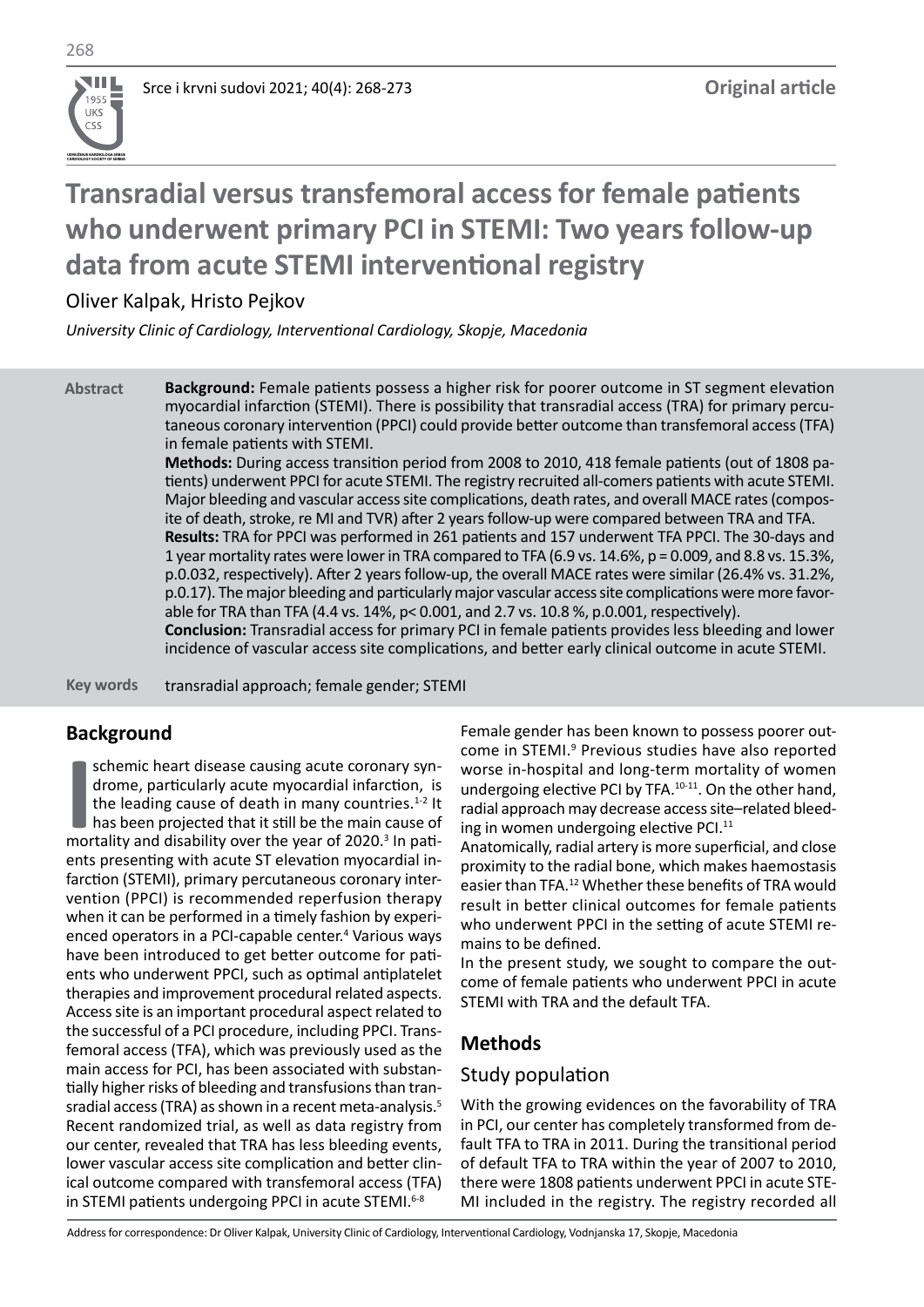comers with acute STEMI, irrespective of clinical presentation. All procedures were done by 7 interventional cardiologists who have experienced in performing PCI both by TFA or TRA. All of these operators have performed at least 100 elective PCI's by TRA before commenced to do PPCI by TRA. Decision to do the PCI by TFA or TFA was left to the discretion of the operator. The results of cohort in overall 1808 patients in the registry have been published recently.<sup>8</sup>

We selected all female patients recruited in the registry for the present study. The data of each case was immediately entered to the registry by the operator after the procedure. The data of registry was open to the health administration and public health insurance administration

### Interventional Procedures

The detail of PPCI procedure has been described elsewhere.<sup>8</sup> Briefly, a modified Seldinger technique was performed to obtain TFA. After local infiltration with 3-5ml 2% lidocaine, the femoral artery was punctured with a 17G needle and 0.035 inch guide-wire, followed by 10 cm 6Fr introducer sheath placement. On TRA, radial artery was accessed after local infiltration with  $1 - 1.5$  ml 2% lidocaine, using counter puncture technique with a 20G plastic iv cannula and 0.025 inch mini guide-wire of 45 cm, and followed by 6Fr hydrophilic introducer sheath placement. The spasmolytic cocktail of 5 mg verapamil was administered through the sheath.

To perform PPCI, standard guiding catheters (such as: Judkins, EBU, Amplatz, etc), mostly 6Fr and sometimes 5Fr, for both TRA and TFA were used. The guide-wires for PCI, mostly Balance Middle Weight (Abbott Vascular,USA) and some hydrophilic wires, were used as indicated by the operator's judgment. The stents choice was left to the operator's consideration. Flow of infarct-related artery was evaluated before and after the PPCI procedure using the TIMI (Thrombolysis in Myocardial Infarction) score. Manual thrombus aspiration was performed in the cases with high thrombus burden. PCI only on the infarct related artery was done with the main goal to reach the TIMI-3 flow.<sup>13</sup>

Standard medications in acute STEMI were given to all patients. These include aspirin (300 mg followed by 100 mg/day indefinitely), clopidogrel (loading dose 600 mg followed by 75 mg/day for at least 1 year), as well as intravenous bolus of unfractioned heparin (100 IU/kg), When required, abciximab was given intracoronary or intravenous bolus of 0,25 mg/kg followed by 0,125μg/ kg/min infusion for 12 hours. After completion of PCI, weight adjusted dosage protocol of heparin infusion was continued for 24 hours or 12 hours protocol of abciximab. No fibrinolytic agent was used during PPCI.

Sheath removal for TFA was done after 3-4 hours from the sheath insertion, and haemostasis was achieved by manual compression of 15-20 minutes followed by prolonged weight compression placement. Patient must remain in bed thereafter, with restricted mobility, in the following six hours (9-10 hours in total from the sheath insertion). On TRA, the arterial sheath was removed immediately after the procedure. Haemostasis was achieved by a simple bandage compression or TR band (Terumo, Japan). The simple bandage compression was applied with 4-6 small elastic bands compressing the radial artery at the puncture site. The TR band was applied by inflating 13-15 ml of air at the puncture site. The TR band was gradually deflated each hour after procedure, and removed after four hours. Patients had no mobility restriction after the procedure.

# Study end-points

The primary end-points for this study purposes were cardiovascular death and the major cardiovascular events (MACE) within 30 days, 1 year, and 2 years. The MACE was composite of death, stroke, re-MI, and target vessels revascularization. The secondary end-points consist of: major vascular access complications, major bleedings, and non-CABG bleeding in 30 days. Comparison of baselineand procedural characteristics between TRA and TRA were also evaluated. The baseline characteristics include variables of demography and clinical presentations. Meanwhile procedural-related characteristics during PPCI consist of variables: culprit lesions, diseased vessels, IABP use, time-frame related, and contrast use.

Cardiovascular death includes cardiovascular related death, includes: death in acute MI, sudden cardiac death, death due to heart failure, death due to stroke, death due to cardiovascular procedures, death due to cardiovascular hemorrhage, and death due to other cardiovascular causes.

Major vascular access complications was defined as any access site related hemorrhage requiring red blood cell transfusion, delayed hospital discharge or requiring a surgical vascular repair.<sup>14</sup>

Major bleeding was defines as overt clinical bleeding (or documented intracranial or retroperitoneal hemorrhage) associated with a drop in hemoglobin of 5 g/dL, or in hematocrit of 15%.15

Term of Non-CABG bleeding refers to a major bleeding, which not related to any CABG procedures.<sup>16</sup> Time from onset to intervention was defined as time from onset of acute STEMI symptoms to the start of PPCI. Meanwhile, procedural time was defined as time from puncture arterial access until the time of guide-catheter pulled out from the sheath at the end of PPCI.

## Statistical Analysis

Continuous variables were expressed as mean + standard deviation for normally distributed data and median with the range (maximum-minimum) for data that not fitting with normal distribution. Comparison of continuous data between TRA and TFA was performed with Student t-test or Mann-Whitney U test when appropriate. Categorical variables were presented in numbers and percentage, and comparison between the groups was done by Chi-square test or Fischer exact test. Clinical outcome of PPCI between TFA and TRA group was analyzed by univariate log-regression and reported as odds ratio (OR) with the corresponding 95% confidence intervals (CI), calculated for the endpoints. Survival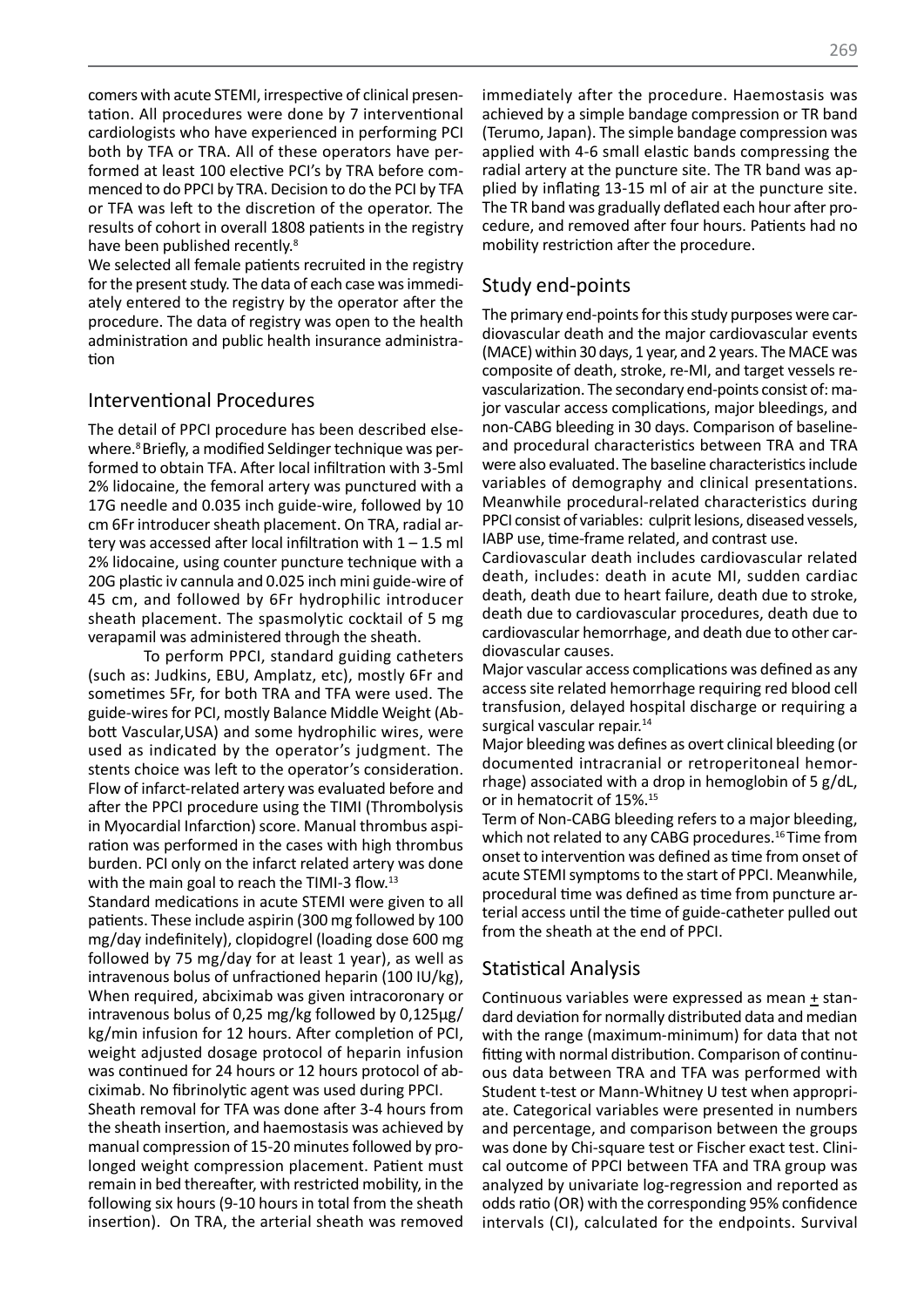curves were constructed using Kaplan-Meier techniques, and comparisons were made by Mantel-Cox log rank test. The significances were considered for p < 0.05.

## **Results**

During transitional period of default TFA to TRA for PCI within the year of 2007 to 2010, there were 1808 patients with acute STEMI underwent PPCI. Among them 418 women who were included in the present study. Their median age was 62 years old (range of 30-86 years). The PPCI was done 261 (62.4%) with TRA, and 157 with TFA (37.6 %). Major cardiovascular risk-factors were similar between the groups of TRA and TFA. History of major comorbidities such as previous: PCI, CABG, and renal insufficiency were not significantly different between the two groups. Clinical presentations in the time of PPCI includes: anterior MI, cardiogenic shocks, and time of MI onset to intervention were also similar between the groups of TRA and TFA. Those baseline characteristic comparing TRA and TFA is listed in the Table 1.

|  |  | <b>Table1.</b> Baseline Characteristics |  |
|--|--|-----------------------------------------|--|
|--|--|-----------------------------------------|--|

| <b>Variables</b>          | TRA<br>(N=261) | <b>TFA</b><br>(N=157) | P    |
|---------------------------|----------------|-----------------------|------|
| <b>Risk factors &amp;</b> |                |                       |      |
| Comorbidities             | $62.4 + 10.5$  | $60.3 + 9.6$          | 0.05 |
| Age, years                | 89 (34.1%)     | 56 (35.7%)            | 0.41 |
| <b>Diabetes</b>           | 181 (69.3%)    | 108 (68.8%)           | 0.49 |
| Hypertension              | 99 (37.9%)     | 63 (40.1%)            | 0.36 |
| Dyslipidemia              | 89 (34.1%)     | 50 (31.8%)            | 0.35 |
| Smoker                    | 40 (15.3%)     | 22(14.0%)             | 0.41 |
| Family history            | 14 (5.4%)      | 12 (7.6%)             | 0.23 |
| <b>Previous PCI</b>       | $0(0.0\%)$     | 1(.0.6%)              | 0.37 |
| <b>Previous CABG</b>      | 4 (1.5%)       | 5(3.2%                | 0.21 |
| <b>Previous CHF</b>       | 3(1.1%)        | 2(1.3%)               | 0.62 |
| Renal insufficiency       |                |                       |      |
| <b>Clinical</b>           | 130 (49.8%)    | 72 (45.9%)            | 0.25 |
| <b>Presentations:</b>     | $8(3.1\%)$     | 7(4.5%)               | 0.31 |
| <b>Anterior MI</b>        | 230 (40-960)   | 254 (30-              | 0.24 |
| Cardiogenic Shock         |                | 870)                  |      |
| Onset to                  |                |                       |      |
| Intervention, min         |                |                       |      |

During PPCI procedure, the most frequent culprit lesion finding was in the left anterior descending (LAD) coronary artery both in the group of TRA (49.8%), and in TFA (45.9%). The culprit lesion in the bifurcation part of coronary arteries was more frequent in the TRA group (18.8%) than in the TFA (8.9%). Angiographic results during PPCI showing associated coronary disease such as diseases in the LM trunk and the multivessel involvement were not different between TRA and TFA. Most of patients were with pre-interventional TIMI flow 0-1 in the culprit lesion that was not significantly different in TRA (74.7%) and TFA (79.0%). The overall PPCI procedures resulted in similar goal, in term of percentage of culprit vessels reaching TIMI 3 flow, between TRA and

TFA (91.2% vs. 91.7%). The time-frame related during PPCI includes: door to balloon time, procedural time, and fluoroscopic time were not different between the groups of TRA and TFA. The PPCI by TRA consumes significantly least amount of contrast than in the TFA (p < 0.001). The overall PPCI procedural-related characteristics in TRA and TFA are presented in the Table 2.

**Table 2**. Procedural-related characteristics

| <b>Variables</b>             | <b>TRA</b>   | TFA          | P          |
|------------------------------|--------------|--------------|------------|
|                              | $(N = 261)$  | $(N=157)$    |            |
| <b>Culprit lesions</b>       |              |              |            |
| LAD                          | 130 (49.8%)  | 72 (45.9%)   | 0.24       |
| LCx                          | 32 (12.3%)   | 15 (9.6%)    | 0.24       |
| <b>RCA</b>                   | 95 (36.4%)   | 70 (44.6%)   | 0.06       |
| <b>Bifurcation</b>           | 49 (18.8%)   | 14 (8.9%)    | ${}< 0.01$ |
| <b>Diseased vessels</b>      |              |              |            |
| With LM disease              | 7(2.7%)      | 5(3.2%)      | 0.49       |
| Multivessel                  | 149 (57.1%)  | 80 (51.0%)   | 0.13       |
| <b>IABP</b> use              | 1(0.4%       | 2(1.3%)      | 0.32       |
| <b>Reperfusion parameter</b> |              |              |            |
| Baseline flow TIMI 0-1       | 195 (74.7%)  | 124 (79.0%)  | 0.19       |
| Post procedural TIMI 3       | 238 (91.2%)  | 144 (91.7%)  | 0.50       |
| Time-frame related           |              |              |            |
| Door to balloon time, min    | 40 (12-610)  | 40 (12-187)  | 0.15       |
| Procedural time, min         | $22(7-50)$   | $22(7-45)$   | 0.96       |
| Fluoroscopic time, min       | $7(4-37)$    | $8(4-41)$    | 0.07       |
| Contrast used, ml            | 100 (45-300) | 136 (46-350) | < 0.001    |

# Primary and Secondary end-points

At 30 days after PPCI, the death incidence of female patients with acute STEMI was significantly lower in TRA group than TFA (6.8 vs. 14.6%, p=0.012). At 1 year and 2 years follow up, the cumulative incidence of death in TRA still lower in TRA than TFA (8.8 vs. 15.3%, p=0.045, and 9.2 vs. 16.6%, p=0.027, respectively). When these death incidences combined with stroke, re-MI, and target vessels revascularization into MACE, we found significantly lower MACE at 30 days and 1 year in TRA group compared to TFA  $(9.2 \text{ vs. } 15.9\%$ ,  $p=0.041$ ; and 16.1 vs. 22.9%, p=0.042). The MACE at 2 years follow up, although showing lower percentage number in TRA group, but not significantly different than TFA (26.4 vs. 31.2%, p=0.179). The Odd ratio's (95% CI) for all events are less than 1 suggesting favorable result of TRA than TFA.

Major vascular access bleeding complications during PPCI was lower in TRA than TFA (2.7 vs. 10.8%, p=0.001). The non-access related bleeding , in 30 days showed lower trend in TRA compared to TFA (3.4 vs. 5.7%, p=0.227), and overall Major bleeding was again significantly lower in TRA group (4.4 vs. 14.0 %, p=0.001). The Odd ratio's (95% CI) for all events are less than 1 suggesting favorable result of TRA than TFA which clearly indicated favorability of TRA than TFA. The overall primary and secondary end-points are shown in Table 3.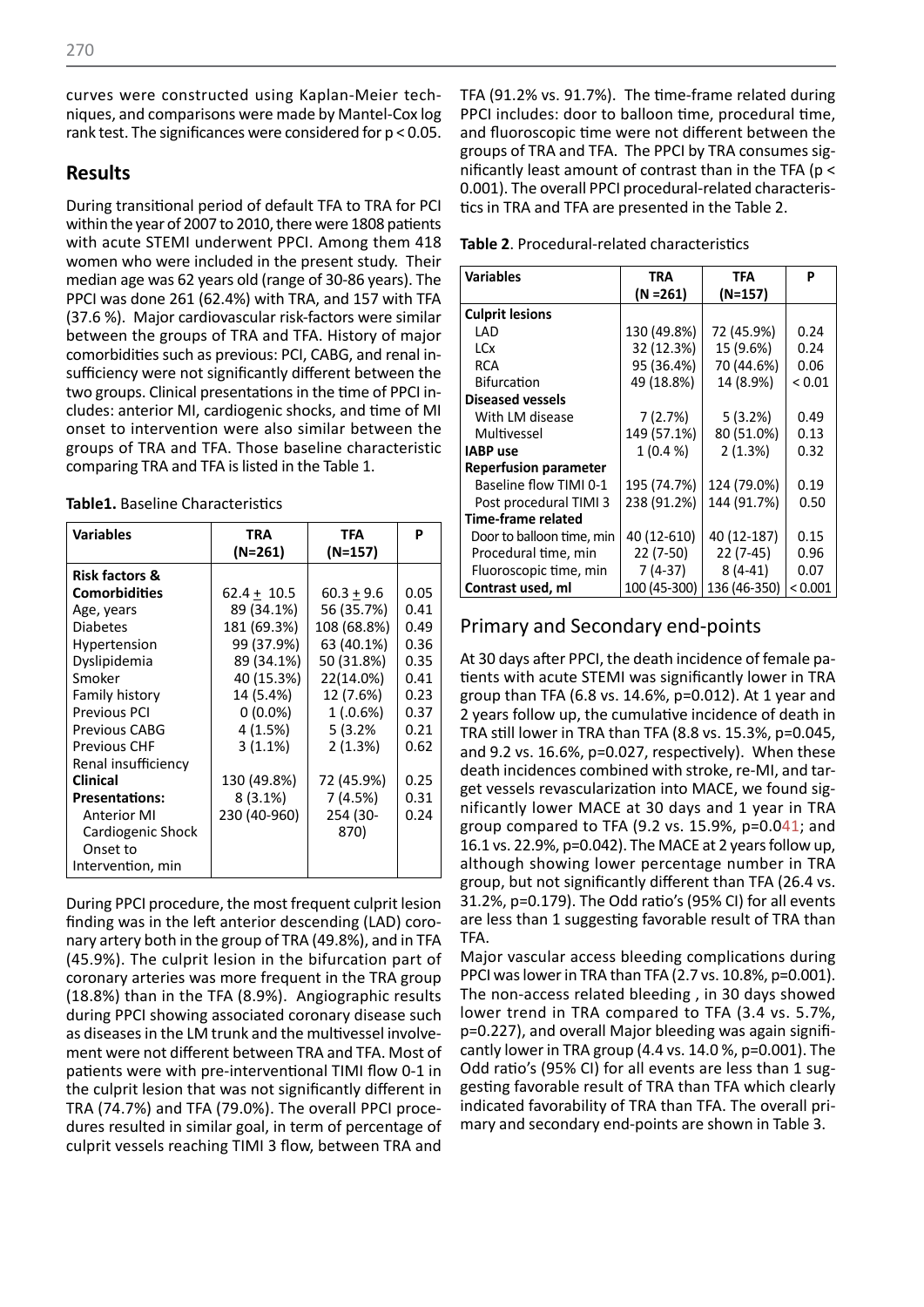| <b>Study End-points</b>        | TRA (N=251) | <b>TFA (N=157)</b> | OR (95 % CI)      | Ρ     |
|--------------------------------|-------------|--------------------|-------------------|-------|
| <b>Primary end-points:</b>     |             |                    |                   |       |
| 30 days Death                  | 18 (6.9%)   | 23 (14.6%)         | $0.43(0.22-0.85)$ | 0.012 |
| Death<br>1 year                | 23 (8.8%)   | 24 (15.3%)         | $0.53(0.29-0.98)$ | 0.045 |
| 2 years Death                  | 24 (9.2%)   | 26 (16.6%)         | $0.51(0.28-0.92)$ | 0.027 |
| 30 days MACE                   | 24 (9.2%)   | 25 (15.9%)         | $0.54(0.29-0.97)$ | 0.041 |
| MACE<br>1 year                 | 42 (16.8%)  | 38 (24.2%)         | $0.60(0.37-0.98)$ | 0.042 |
| MACE<br>2 years                | 69 (26.4%)  | 49 (31.2%)         | $0.82(0.51-1.22)$ | 0.336 |
| Secondary end-points :         |             |                    |                   |       |
| Major Vascular Access Bleeding | 7(2.7%)     | 17 (10.8%)         | $0.21(0.10-0.64)$ | 0.001 |
| Major Non-Access Bleeding      | $9(3.4\%)$  | 9(5.7%)            | $0.59(0.23-1.51)$ | 0.270 |
| Major Bleeding Overall         | 12 (4.4%)   | 22 (14.0%)         | $0.27(0.13-0.58)$ | 0.001 |

**Table 3.** Primary and secondary end-points

#### **Survival analysis**

Kaplan-Meier estimates of MACE at 30 days in women who underwent PPCI in the present study revealed a significantly higher cumulative survival in TRA compared to TFA (p=0.009). The survival curves at 1 year and 2 years, although juxtaposed still observed, but were not significantly different between TRA and TFA (p=0.06 and p=0.209, respectively). The survival curves at 30 days, 1 year, and 2 years are shown in Figure 1.

### **Discussion**

The present study revealed real world findings regarding early- and 2 years clinical outcome of female patients who underwent PPCI in acute STEMI by TRA compared to TFA. We found lower cumulative mortalities in 30 days, 1 year, and 2 years in TRA than TFA. The overall MACE at 30 days and 1 year were lower in TRA, but not significantly different in 2 years, compared to TFA. We also revealed lower 30 days major vascular access complications, major bleeding, and non CABG bleeding in female patients who underwent PPCI by TRA compared to TFA. The Kaplan-Meier curves of MACE rate up to 2 years follow-up indicated that TRA may improve early survival, particularly at 30 days after PPCI in women, but this benefit of events free survival rate was not lasting after 1 year and beyond over TFA.

Female gender has been associated with worse outcome in acute coronary syndrome, particularly in acute STEMI. Previous studies in patients with STEMI treated by primary angioplasty in the era of default TFA showed that women were associated with higher mortality rate

in comparison with men, mainly because of their highrisk profile and angiographic features.<sup>17</sup> Among those risks, women reportedly have smaller vessels profile than men. Other report also revealed women have greater left ventricular filling pressures compared with men, independent of age, hypertension, and infarct size in acute STEMI.18 Indeed, female gender with acute STEMI who undergoing PPCI can be considered as a high risk group. Certainly, a better management, both medications and procedural related, will always be required to improve outcomes in this demographic entity.

In patients undergoing both diagnostic catheterization and PCI by TFA, previous reports have demonstrated that female gender is a powerful predictor of bleeding and vascular complication <sup>19-20</sup> In the setting of elective PCI, women have been known with higher risk of bleeding than men. Study in a large number gender difference in PCI concluded that despite the improvement in procedural safety, female gender continues to be associated with a -2-fold risk of bleeding and vascular complications compared with men.21 Over the last decade, several procedural-related improvements have been introduced, still, female gender remained associated with a higher risk of local bleeding and hematomas.22 Taken together, female gender possess a worse outcome in acute STEMI and also poorer outcome in PCI by default TFA related to vascular complications compared to men.

Bleeding and vascular complications events would affect clinical outcome after PCI, including death and overall MACE.19,20,23 In present study of women who underwent PPCI by TRA, we found lower bleedings and vascular complications than TFA. This may explain better early outcome and MACE rate of TRA over TFA in those pa-



**Figure 1.** Kaplan-Meier MACE curves at 30 days, 1 year, and 2 years, comparing TRA and TFA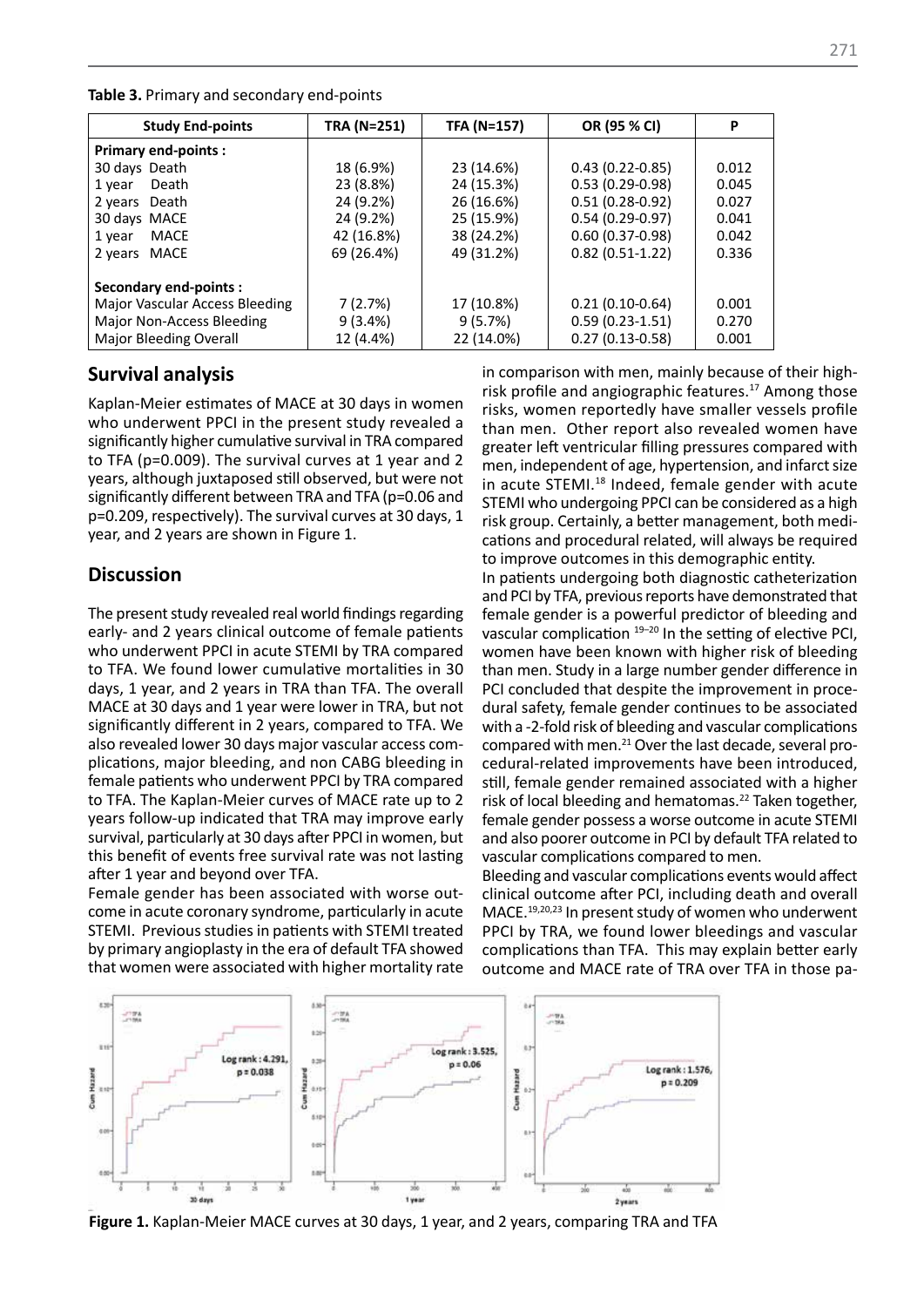tients as shown in the results. Thus, TRA for PPCI in female with acute STEMI provides benefits of improving clinical outcome, particularly early outcome, by reducing risk of bleeding and vascular complications if the procedure performed by TFA. These findings suggest applying default TRA for women undergoing PPCI when it is required.

Favorability of TRA over TFA in PCI has been reported in previous studies.5,24-25 Most of available evidences reported less risk of bleeding and vascular access complications. Some other studies also have reported lower death rate and MI by TRA compared to TFA.5,24 Reduction of bleedings and vascular access complications would reduce these adverse events. However recent large cohort study of more than 2 million PCI procedures in US reported that TRA for PCI is underused in patients at high risk of bleeding, such as: older patient, women, and patient presenting with ACS. <sup>24</sup> The study suggested wider adoption of TRA for PCI, particularly in high risk patients, may present opportunity to potentially improve overall PCI safety. Our study represented very high risk group, which is female and in acute STEMI. Favorable results in safety and efficacy of this study advocate for using default TRA over TFA in PPCI for this very high risk group.

Less contrast use is other advantage of applying TRA over TFA in PPCI, as seen in the result. This aspect may also beneficial to reduce the risk of contrast-induced nephropathy. In the patient's side, the TRA for PCI certainly more convenient for them, better mobilization and they may discharge earlier after procedural. Nevertheless, applying TRA as default access for PCI requires sufficient learning curve for both operator as well as the entire paramedic in a cath lab. As experience of our center, the transitional period of default TFA to TRA for PCI, including for PPCI, lasted around 3 years from 2007 to 2010. As for today, as high as 99 % procedures of coronary interventions, both elective and in acute coronary syndrome cases, and even carotid angioplasty are done through radial access in our center.<sup>8,26-27</sup> We found TRA is a safe, less bleeding and lower vascular access complications, and provides better clinical outcome after PCI, including in high risk groups such as female patients and those with acute STEMI.

## **Study limitation**

The data of present study was taken from a registry, not a randomized study. However, this study represents a real world result, since we included all-comers female patients with STEMI who underwent PPCI during certain period. Baseline characteristics of risk factors, co-morbidities, as well as clinical presentation were not significantly different between TRA and TFA groups as seen in Table 1.

### **Conclusions**

Transradial access for female patients who underwent primary PCI in acute STEMI provides better early outcome than transfemoral access, and reveals less major vascular access complications and major bleedings. These study suggest favorability of transradial as the default interventional access, including for PPCI, in female patients over the transfemoral access.

#### **References**

- 1. Morrow DA. Cardiovascular risk prediction in patients with stable and unstable coronary heart disease. Circulation 2010; 121:2681-2691.
- 2. Hochman JS, Tamis JE, Thompson TD, et al. Sex, clinical presentation, and outcome in patients with acute coronary syndromes. Global use of strategies to open occluded coronary arteries in acute coronary syndromes. N Engl J Med 1999;341:226-232.
- 3. Murray CJL, Lopez AD. Alternative projections of mortality and disability by cause 1990-2020: Global burden od disease study. Lancet 1997;349(9064):1498-1504.
- 2013 ACCF/AHA Guideline for the management of ST-elevation myocardial infarction. J Am Coll Cardiol 2013;61(4):e78–140
- 5. Bertrand OF, Belisle P, Joyal D. et al. Comparison of transradial and femoral approaches for percutaneous coronary interventions: A systematic review and hierarchical Bayesian meta-analysis. Am Heart J 2012;163:632-648.
- 6. Généreux P, Mehran R, Palmerini T, et al. Radial access in patients with ST-segment elevation myocardial infarction undergoing primary angioplasty in acute myocardial infarction: the HORI-ZONS- AMI trial. EuroIntervention 2011;7:905–916.
- 7. Romagnoli E, Biondi-Zoccai G, Sciahbasi A, et al. The RIFLE-STEACS (Radial Versus Femoral Randomized Investigation in ST-Elevation Acute Coronary Syndrome) study. J Am Coll Cardiol 2012;60:2481-2489.
- 8. Kedev S, Kalpak O, Antov S, et al. Complete transitioning to the radial approach for primary percutaneous coronary intervention: A real world single center Registry of 1808 consecutive patients with acute ST elevation myocardial infarction. J Invasive Cardiol 2014;26:475-482.
- 9. Sadowski M, Gasior M, Gierlotka M, et al. Gender-related differences in mortality after ST-segment elevation myocardial infarction: a large multicenter national registry. Euro Intervention 2011;6(9):1068-1072.
- 10. Peterson ED, Lansky AJ, Kramer J, et al. Effect of gender on the outcomes of contemporary percutaneous coronary intervention. Am J Cardiol 2001;88:359-364.
- 11. Agostoni P, Biondi-Zoccai GG, de Benedictis ML, et al. Radial versus femoral approach for percutaneous coronary diagnostic and interventional procedures; systematic overview and meta-analysis of randomized trials. J Am Coll Cardiol 2004;44:349-356.
- 12. Kedev S. Transradial Primary Percutaneous Coronary Intervention. Intervent Cardiol Clin 2015;4: 167–177.
- 13. TIMI Study Group. The Thrombolysis in Myocardial Infarction (TIMI) trial. Phase I findings. N Engl J Med 1985;312:932-936.
- 14. Verheugt FW, Steinhubl SR, Hamon M, et al. Incidence, prognostic impact and influence of access and nonaccess site bleeding in percutaneous coronary intervention. J Am Coll Cardiol Intv 2011;4:191-197.
- 15. Cannon CP, Braunwald E, McCabe CH, et al. The Thrombolysis in Myocardial Infarction (TIMI) trials: the first decade. J Interv Cardiol 1995;8:117–135.
- 16. Mehran R, Rao SV, Bhatt DL, et al. Standardized bleeding definitions for cardiovascular clinical trials: a consensus report from the bleeding academic research consortium. Circulation 2011;123:2736-2747.
- 17. De Luca G, Surapranata H, Dambrink JH, et al. Sex-related differences in outcome after ST-segment elevation myocardial infarction treated by primary angioplasty: data from the Zwolle Myocardial Infarction study. Am Heart J 2004;148(5):852-856.
- 18. Drever RP, Beltrame JF, Neil C, et al. Cardiac hemodynamics in men versus women during acute ST-segment elevation myocardial infarction. Am J Cardiol 2013 ;112(2):143-149.
- 19. Dripped G, Berger PB, Mehilli J, et al. Periprocedural bleeding and 1-year outcome after percutaneous coronary interventions: appropriateness of including bleeding as a component of a quadruple end point. J Am Coll Cardiol 2008;51: 690–697.